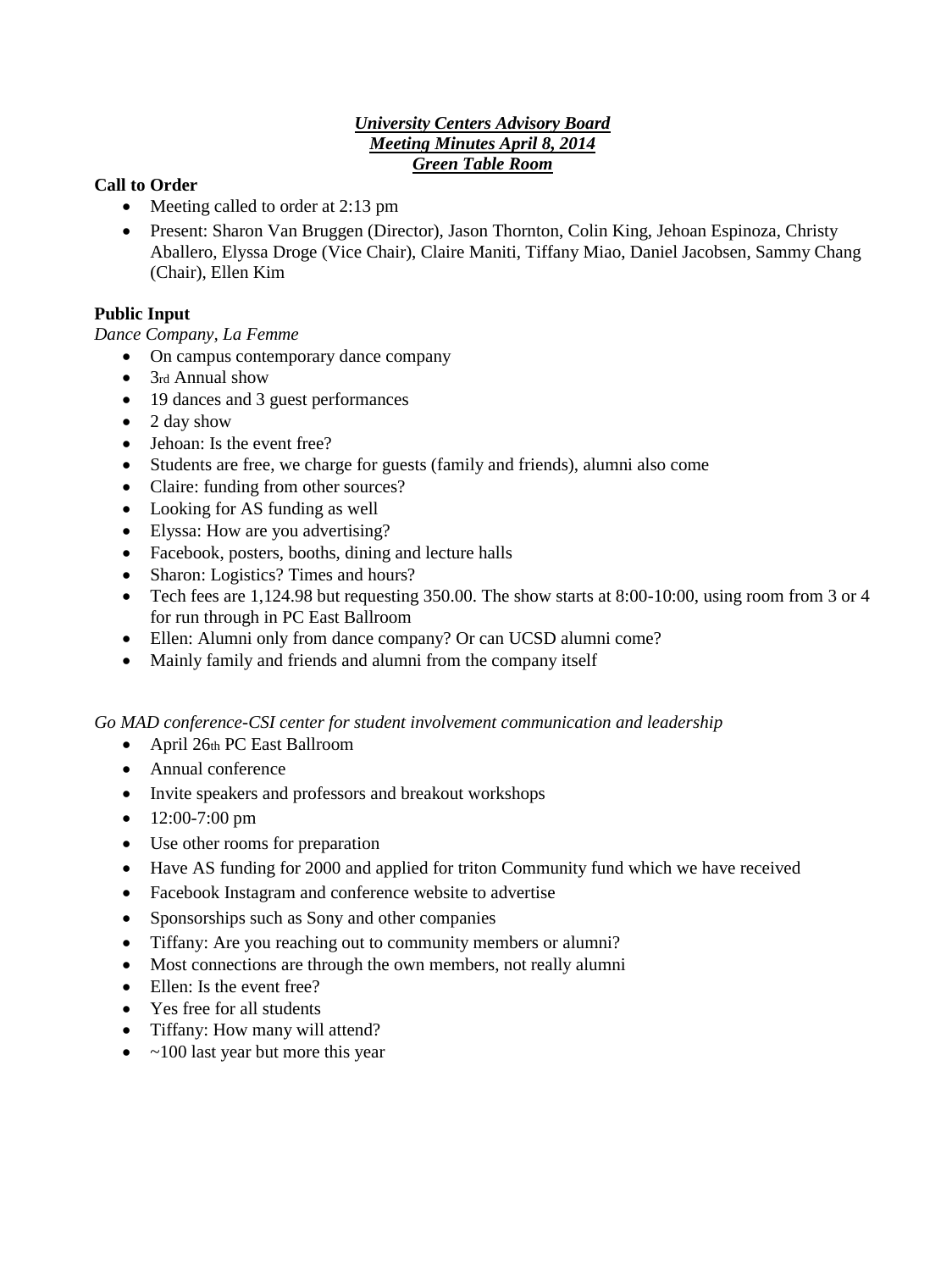- Sammy: Registered as a student organization?
- Yes

#### *Cambodian Student Association 9th annual culture show*

- $-4-8$  pm
- Doors open at 3:30
- PC East Ballroom
- Other schools come to the event
- Open to public and alumni come
- $\bullet$  300-350 people
- Showcases problems between 1st generation Cambodians and their parents
- 3 dance groups performing at show, 2 of which are professional traditional Cambodian dances and 1 fusion dance
- Waiting for appeal for AS funding, no other source of funding yet
- Advertise on FB, PC televisions, posters and fliers, and email

# *Beta Theta Pi and AS*

- Sought funding from AS and women's association 2000
- Small talk, handshakes and action
- Spoken word performance to talk about deconstructing gender and sexual assault
- Friday April  $18th 5-7$  pm
- $\bullet$  ~200 people
- PC Theater and PC theater lobby
- Free to all UCSD students
- Any one is free to come
- Jason: How much are you asking for?
- $125$
- Claire: To what capacity are LGBT and Women's center involved?
- Women's center funding and will be at event, meet and greet performance, and then deliberation. LGBT will be facilitating discussion
- Sharon: Who else is involved?
- Women's commission, but haven't expressed interest in participating
- Advertising through FB, fliers, and in Centers newsletters
- Ellen: Alumni participation?
- Not actively reaching them

# **Chair Report, Samuel Chang**

- Budget committee 2-3 pm Friday SFAC Updates
- Student Fee advisory committee: budget call will alleviate some stress so submitted loft proposals, will be budget call in the sense that university will be matching what university centers is paying
- Very high priority, high priority, medium priority, low priority, very low priority funding categories
- Committee has said 3⁄4 proposals should be on high priority
- Rehearsal was medium priority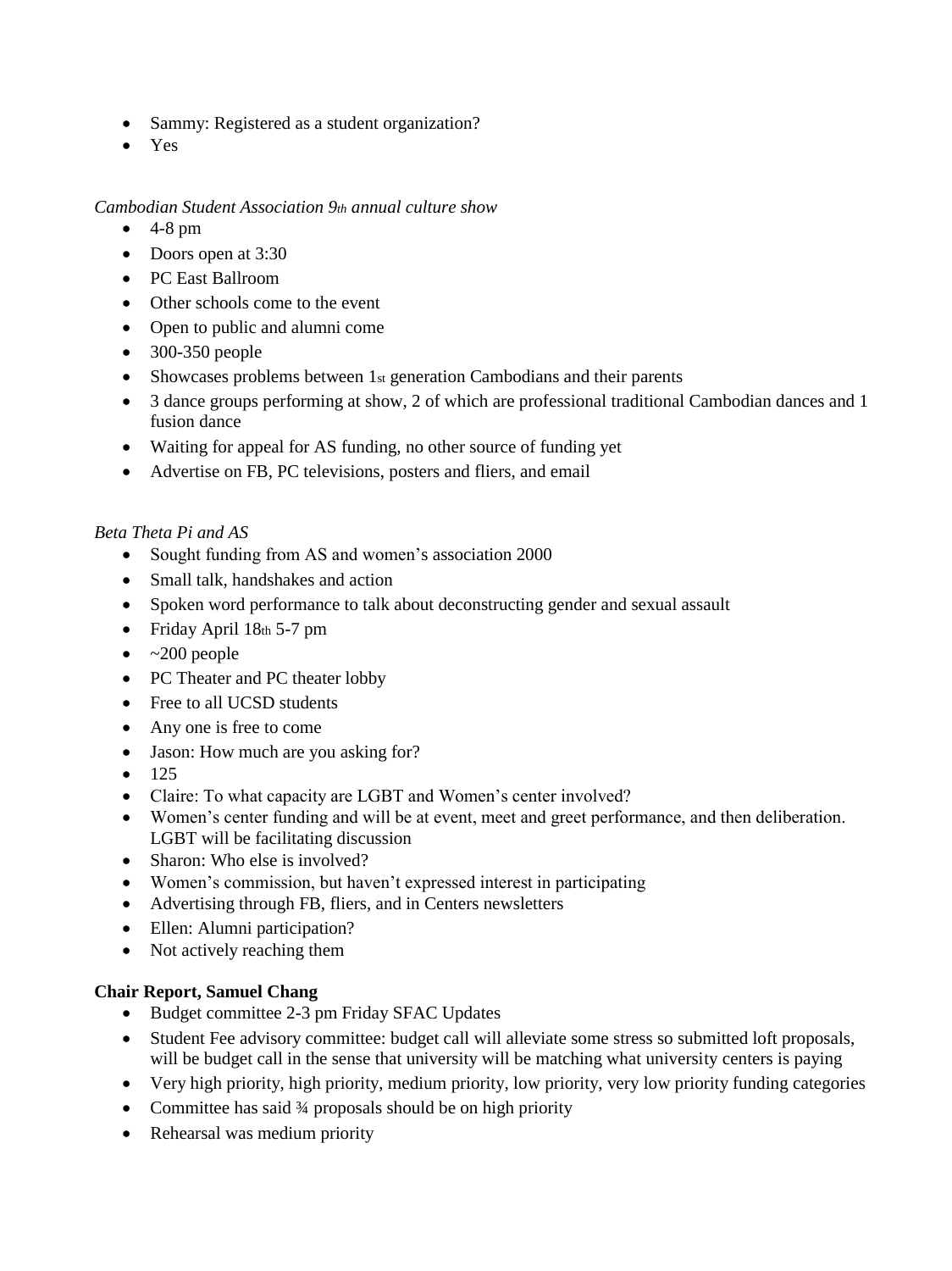- Recognize budget crisis, so other proposals became high priority
- Giving University Centers priority and make loft better
- Hopefully 100,000 donated to loft
- Jehoan: So will we get the money definitely?
- We will most LIKELY not definite
- Will forward final report

# **Vice Chair Report, Elyssa Droge**

- Space allocation application going out on Friday
- Want orientation for all orgs getting an office space
- Will be making an online tutorial that the orgs will have to go through

### **Director Report, Sharon Van Bruggen**

*Unexpected Maintenance* 

- Stairs repair at student center( est. 8000)
- Stage at the The Pub-additional egress and ADA compliance (est. 85-100,000)
- Does not include any tree replanting
- Because it's in grove area, there are other approvals that need to go through, just waiting
- Sammy: Is there a specific area we are replanting trees?
- Not sure, we can talk to campus planning

### *Price Center energy audit*

- ASRHE Energy audit for PC east, west and bookstore
- Close to securing full-funding for this effort from SDG&E
- Will identify energy saving opportunities and projects (lights)
- Sammy: do we have a price West for ADA compliance for ATMS?
- Around \$50,000 based on a specific quote
- Ellen: When Porter's construction begins will the entire facility be closed?
- Not sure yet, it's possible, but will try to do it over the summer

#### **New Business**

Finesse Dance Company

- 1. No
- 2. Yes
- 3. Yes
- 4. No
- 5. Yes
- 6. Yes
- 7. Yes
- 8. Yes

9. No

10. Yes

Ellen Move to fund for 350.00 Seconded by Tiffany Go MAD conference

- 1. Yes
- 2. Yes
- 3. Yes
- 4. No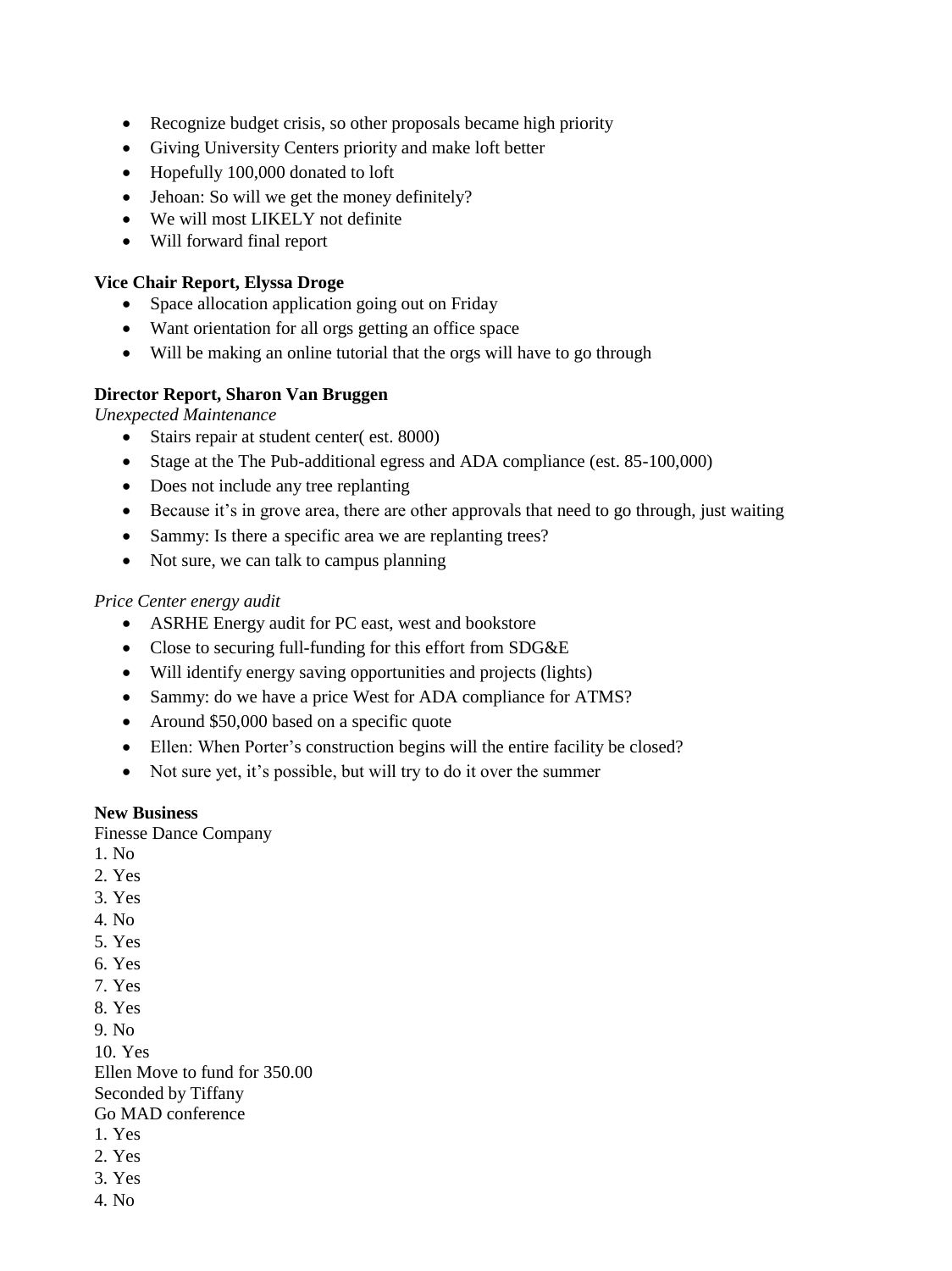- 5. No
- 6. No
- 7. Yes
- 8. Yes
- 9. No
- 10. Yes

Daniel Move to fund for 226.50

Seconded by Jason

Objected by Ellen: would like to fund for full 275

Ellen: like to recall week 10 of fall quarter when we waived rules and funded them in full, would be nice to fund them in full since they are having a communication conference

Cambodian Student Association culture show

- 1. Yes
- 2. Yes
- 3. Yes
- 4. No
- 5. Yes
- 6. Yes
- 7. Yes
- 8. Yes
- 9. No
- 10. Yes

Daniel Move to fund for \$350.00 Seconded by Ellen Beta Theta Pi

- 1. Yes
- 2. No
- 3. Yes
- 4. No
- 5. No
- 6. No
- 7. Yes
- 8. Yes
- 9. No
- 10. Yes

Daniel Move to fund for full \$125.00 Seconded by Ellen **Old Business Member Reports** 

Colin

- Council still concerned about paper menus
- Have issues been brought up to Dlush?
- Sharon: Yes all feedback has been given

Tiffany

Taco Villa-what are they offering on the menu? Would it be competing with Rubio's?